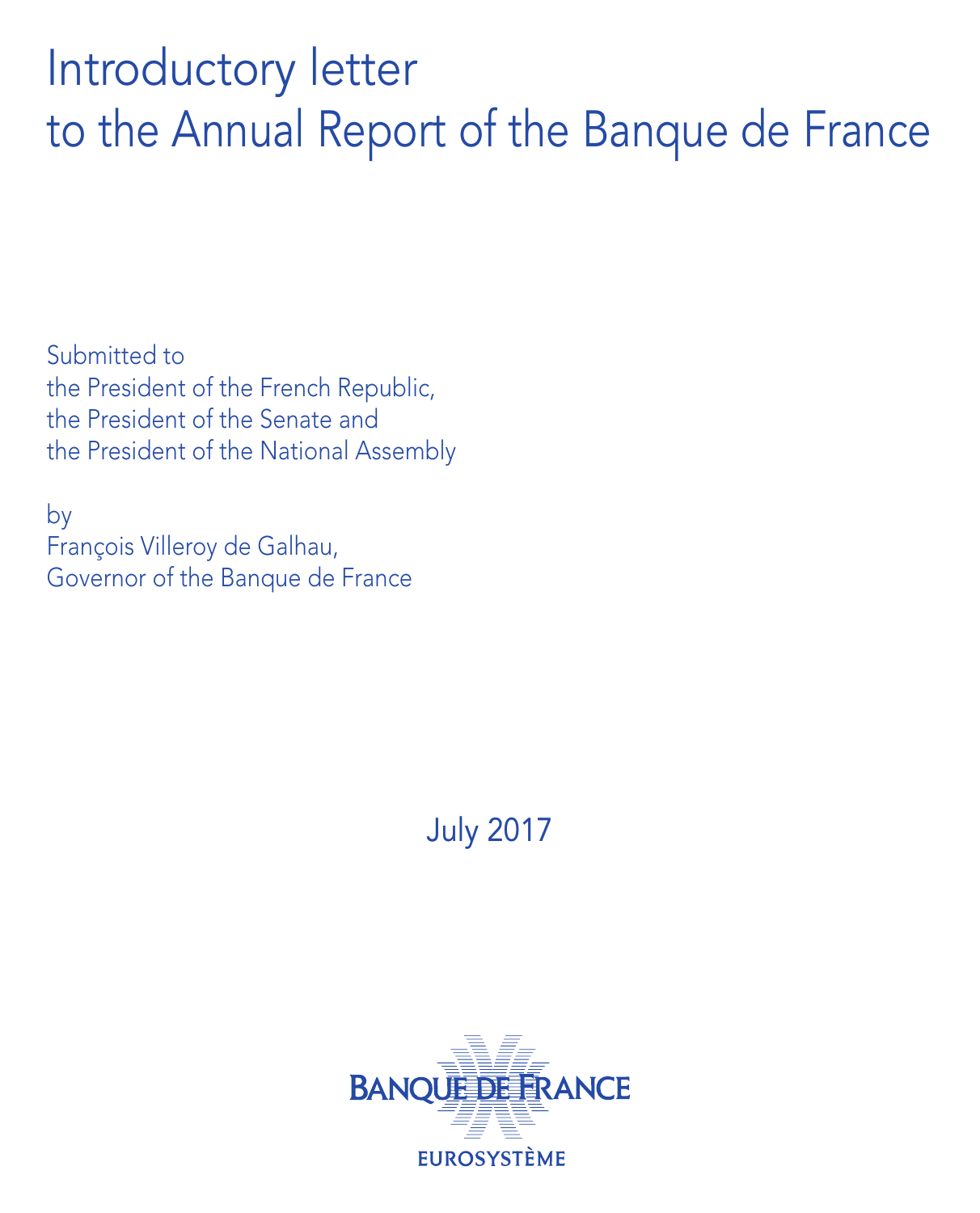The year 2017 offers France the po<br>
fresh impetus. The French have ele<br>
Our country is also benefiting from strong<br>
seem as the right time for France to make<br>
seem at the full be strenuous but will be we<br>
geographical play he year 2017 offers France the possibility of fresh impetus. The French have elected a new President with a clear parliamentary majority. Our country is also benefiting from stronger growth in the European environment. This recovery must be seen as the right time for France to make a collective effort and finally catch up its lag.

The match will be strenuous but will be won on three geographical playing fields:

– worldwide, we must defend the collective rules of the game with our partners to preserve the fragile improvement in the economic environment;

– in Europe, we must seize the opportunity of the current recovery to build more robust growth, by optimising the euro area;

– lastly and most importantly, in France itself, it is down to us alone to rise to the challenge of achieving the required acceleration, by daring to reform.

# I. Preserving a fragile global recovery by defending the collective rules of the game

Even though it remains moderate, the global recovery has been gathering pace since 2016. The global growth outlook has been revised upwards by the IMF,1 to stand at 3.5% in 2017 and 3.6% in 2018, after just 3.1% in 2016.

# *Monitoring two major risks: fragmentation and financial instability*

Two major risks could nevertheless affect the ongoing economic recovery: that of **fragmentation**, with the victory of Brexit, and the protectionist tendencies in the United States, after the election of the new president. France, shoulder-to-shoulder with Europe, must resolutely defend international economic relations based on commonly respected rules and multilateral institutions: their deterioration would depress world trade and economic activity. In continental Europe, the economic effects of Brexit still appear to be inexistent. But the risk of the United Kingdom adopting an inward-looking attitude already seems to be dampening UK growth (GDP growth at only 0.2% in the first quarter of 2017, compared with 0.6% per quarter on average between 2013 and 2015).

The second risk that is threatening growth, in addition to short-term market volatility, is that of financial instability, with the continued rise in global debt since the start of the 2000s. The 2008 crisis stemmed from this, but this trend has unfortunately not slowed down since; the public and private debt of emerging countries has risen particularly rapidly (see Chart 1). The temptation, which is emerging in the United States, to dilute the financial regulations implemented in the wake of the 2008 crisis, is all the more worrying. In international cooperation on banking regulations (Basel III), and more broadly on the whole financial sector, technical regulators have acted from the very beginning in accordance with the mandates of policy makers, particularly the G20. It has thus been possible for the capital and liquidity of banks to be substantially shored up, and security, including of the shadow banking system, has been improved. Any back-<sup>1</sup> IMF (2017), *World Economic Outlook*, April. tracking would increase the risks of a new financial crisis.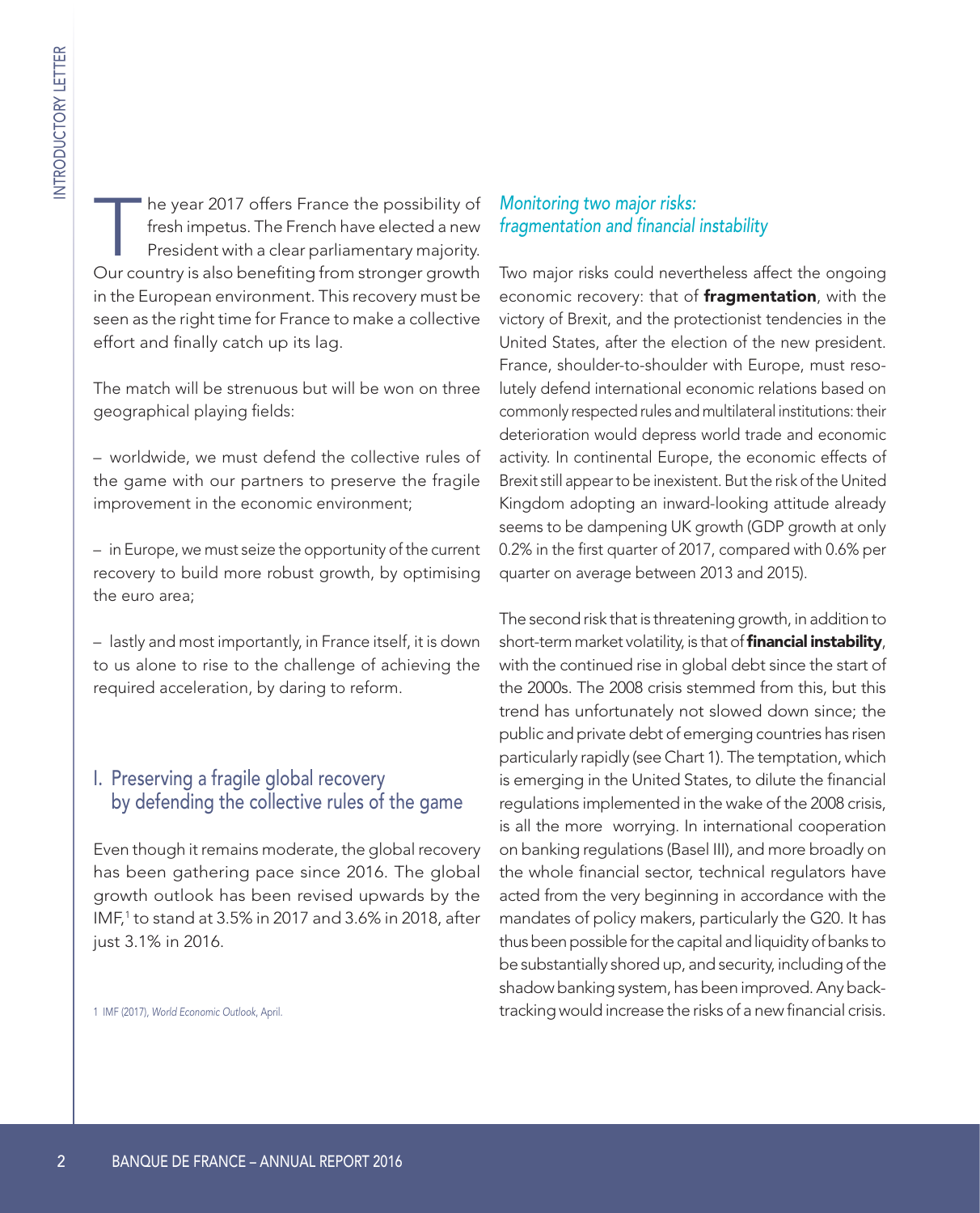Chart 1 Change in public and private debt in advanced and emerging countries, excluding the financial sector (% of global GDP)



Sources: BIS and IMF, Banque de France calculations – data expressed in current dollar and GDP terms. Note: Private debt includes household and non-financial corporation debt.

# *Seriously addressing rising inequalities*

The benefits of growth have been far too unevenly distributed: since the mid-1980s, the real income gap has significantly widened in the OECD countries, in particular Anglo-Saxon countries (see Charts 2a and 2b). Populists have capitalised on this; it is even more important now to move on from expressing remorse to acting with commitment.

In order to address rising inequalities, there must first and foremost be more job creations in countries with persistently high unemployment. But beyond this, the social model is important: Europe and France, where income inequalities remain much lower (see Chart 2b), can boast





Source: OECD.

Note: Weighted average of 17 countries (Canada, Denmark, Finland, France, Germany,<br>Greece, Israel, Italy, Japan, Luxembourg, Mexico, Netherlands, Norway, New Zealand,<br>United Kingdom, United States and Sweden).





Source: OECD, provisional data.

Note: The Gini Index (or coefficient) is an indicator of income inequality. It varies between 0 and 1; the higher the index the greater the inequality.

positive results in this respect although they could still be improved. Active inclusion policies must primarily target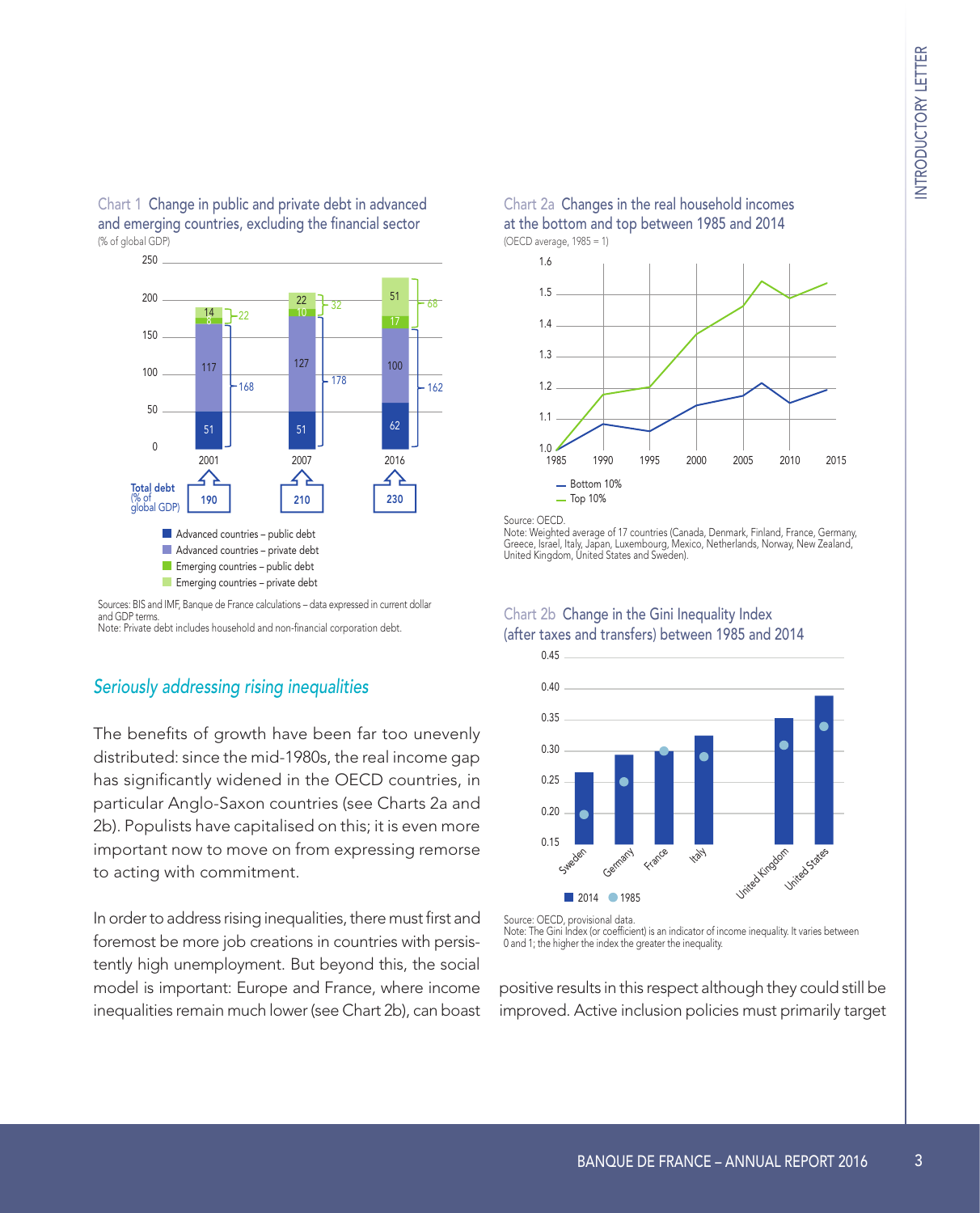three areas: education and vocational training to foster equal opportunities; efficient tax and welfare redistribution; and regional planning. This latter challenge, sorely needed in our country, requires innovative efforts in infrastructure, particularly network infrastructure, and a modernisation of public services preserving their accessibility.

# II. Seizing the European opportunity, to build more robust growth

 $\begin{tabular}{ll} \textbf{E.} & \textbf{B.} \\ \textbf{E.} & \textbf{B.} \\ \textbf{E.} & \textbf{B.} \\ \textbf{E.} & \textbf{B.} \\ \textbf{E.} & \textbf{B.} \\ \textbf{E.} & \textbf{B.} \\ \textbf{E.} & \textbf{B.} \\ \textbf{E.} & \textbf{B.} \\ \textbf{E.} & \textbf{B.} \\ \textbf{E.} & \textbf{B.} \\ \textbf{E.} & \textbf{B.} \\ \textbf{E.} & \textbf{B.} \\ \textbf{E.} & \textbf{B.} \\ \textbf{$ Growth and employment are improving in the euro area. The area has enjoyed significant growth since 2015: it is expected to amount to at least 1.9% in 2017, its strongest pace in seven years. The euro area, whose collapse has been predicted by some, could instead prove to be a recovery stock: growth could be close to that of the United States – for the second year in a row –, or even higher than that of the United Kingdom. Almost six million jobs have been created in the euro area since 2013. Unemployment has come down sharply, standing at 9.5% in the first quarter of 2017, even though it remains too high, and very unevenly distributed, ranging from 3.9% in Germany to 18.2% in Spain. The current acceleration in economic growth is indeed insufficient to catch up the lag of the past years: since 2011, the cumulated per capita growth differential with the United States amounts to around five percentage points. The euro area must therefore seize the opportunity offered by this favourable economic environment to lastingly meet two imperatives.

# *Taking over from accommodative monetary policy: while effective, it is neither eternal nor omnipotent*

The first strength of the euro area is the effective monetary policy conducted by the Eurosystem – the European Central Bank (ECB) and the 19 national central banks. Its primary objective, enshrined in the European treaties, is price stability, i.e. in practice an inflation rate of close to, but below, 2% over the medium-term. This definition is shared by most of the central banks of developed countries, including the United States and the United Kingdom: slightly positive inflation provides the necessary leeway to guard against the vicious circle of deflation and facilitates relative price adjustments in the economy.

In order to achieve this objective and fight the risks of deflation, since 2014 the Eurosystem has used a broad range of instruments: cutting key interest rates to zero and even to slightly negative territory, providing indications as to the future path of key interest rates (forward guidance), private and public asset purchase programmes, and targeted longterm refinancing operations (TLTROs). The measures implemented have yielded tangible results, making it possible to reduce their intensity since last April. Inflation, which was still negative at –0.2% in April 2016, should rise to 1.5% in 2017 and then 1.6% in 2019,<sup>2</sup> with "underlying inflation" (excluding energy and food) gradually taking over from the current impact of the increase in oil prices. Accommodative monetary policy has largely contributed to this: the gain in inflation is estimated at up to 0.4% per year on average over the 2015-2018 period<sup>3</sup> (see Chart 3). The gain in growth is of a similar order of magnitude.

But this non-standard monetary policy is not eternal: nominal interest rates, which are still particularly low

3 Marx (M.), Nguyen (B.) and Sahuc (J.-G.) (2016), "Monetary policy measures in the euro area and their effects, since 2014", Banque de France, *Rue de la Banque*, No. 32, October.

<sup>2</sup> According to the latest Eurosystem projections of June 2017.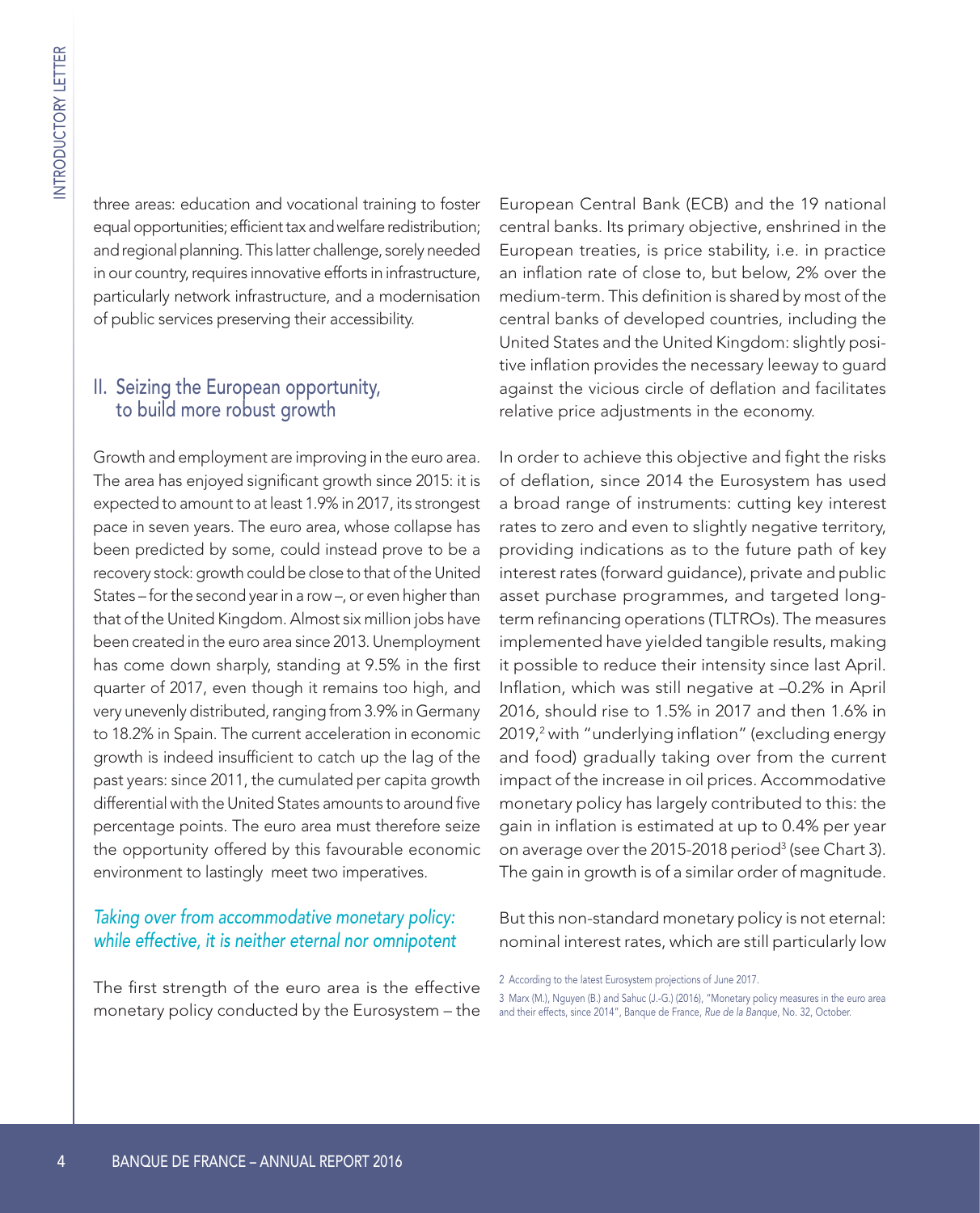# (HICP) inflation Annual average 2011  $\cap$ 1 2 3 4 2011 2012 2013 2014 2015 2016 2017 Impact of monetary policy

#### Chart 3 Euro area inflation and estimated impact of monetary policy

(%)

Sources: ECB and Banque de France. Note: year-on-year change in the HICP, as a percentage. The green line represents the average annual inflation rate. The bluish areas represent the inflation gain brought by monetary policy.

today, have started to rise since autumn 2016 and are set to increase further, in line with the pace of economic recovery and inflation growth. Monetary policy is not omnipotent either: it can provide temporary support to the economy, but it cannot lastingly raise potential growth. Only reforms can do this.

# *Optimising the euro area, in the three years to come*

The single currency is a major achievement: in spring 2017, 72% of citizens in the euro area $^4$  and in France were very attached to it; this represents a significant increase of 4% in France compared to autumn 2016. French citizens clearly confirmed, in the elections, their attachment to the euro. Indeed, the euro has brought concrete benefits: increased price stability, lower interest rates, and a greater political weight and international role.

Twenty five years ago, the Europeans democratically chose to construct an economic and monetary union. And yet, while we succeeded in creating Monetary Union, Economic Union remains fairly ineffective. The insufficient coordination of fiscal and structural policies in the euro area, in particular, has affected growth: over the 2011-2013 period, it is estimated to have cost between 2 and 3 points of GDP.5 Confidence in the economic climate has returned, but concerns remain over our collective ability to counter the next recession.

From now to 2021 and with the following elections in Germany, the economic and democratic cycle appears never to have been more favourable. France must commit to taking initiatives in order to reshape the economic and financial Europe in the three years to come. This ambitious agenda is a matter for political decision-makers; but the economic imperative can be summed up in a "growth triangle" (see Chart 4).

• The first point of the triangle must be the implementation of national structural reforms where they are needed, like in France and Italy. They are both in the interest of these countries, and essential for their credibility in Europe.

• But once this prerequisite has been achieved, reforms in France and Italy must be combined with fiscal or wage support in countries with leeway, such as Germany or the Netherlands. This win-win arrangement – "reforms/stimulus" – would make it possible to achieve a **more efficient euro area** policy-mix. In order to guarantee a lasting collective

4 Standard Eurobarometer survey.

<sup>5</sup> Banque de France (2017), "The cost of shortcomings in euro-area economic policy coordination", Quarterly Selection of Articles – *Banque de France Bulletin*, No. 46, to be published in November.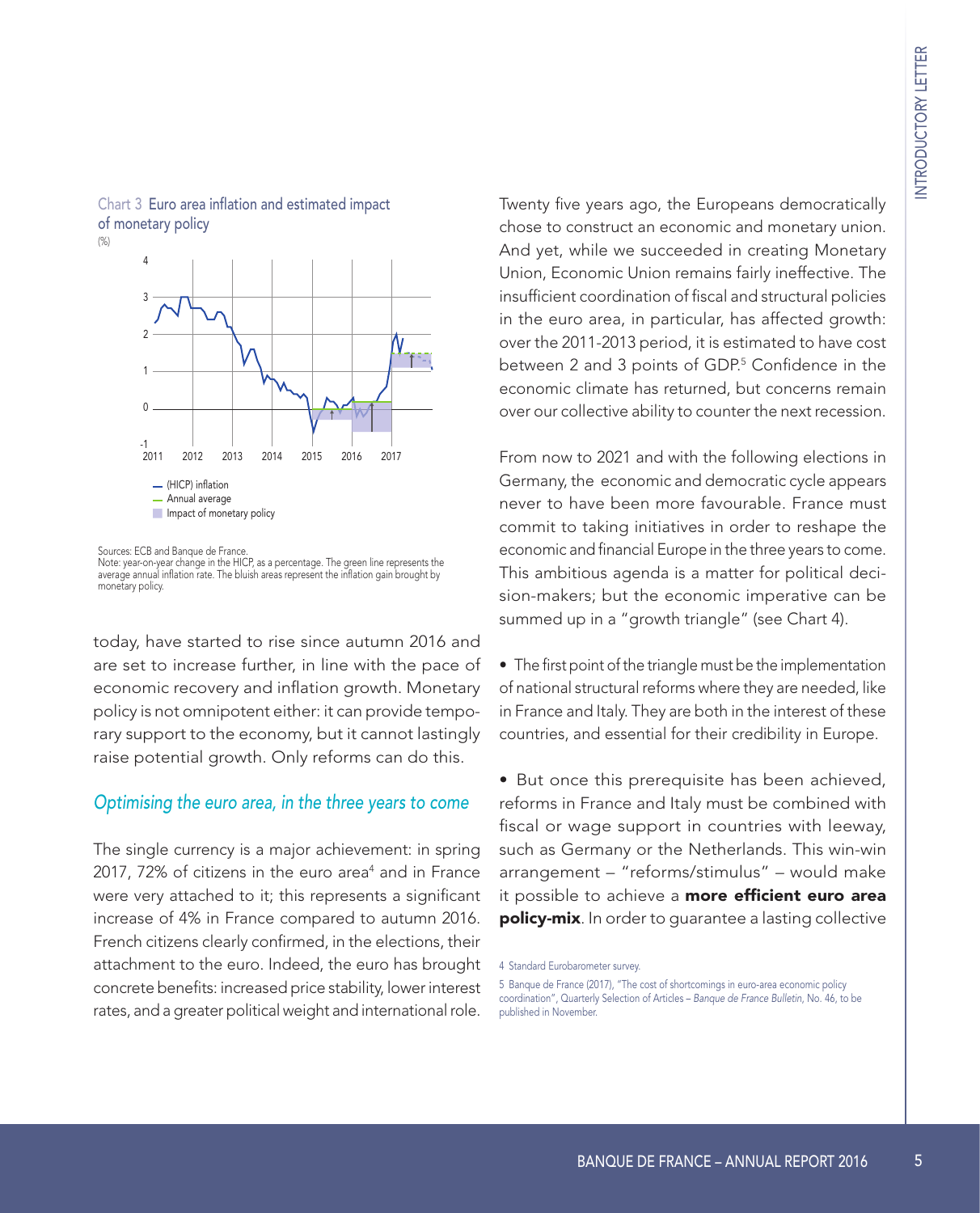#### Chart 4 The growth triangle



economic strategy, the position of Finance Minister for the euro area could be created. This person could draw on a stabilisation fund aimed at supporting, through lending, Member States facing asymmetric economic shocks, and further down the line on a euro area-wide budget. For all that, the existing rules applying to each Member State must continue to be observed, in particular the Stability and Growth Pact, but they must be supplemented by common institutions and policies, in order to achieve more growth and employment throughout Europe.

• The third component is the creation of a "Financing Union for Investment and Innovation". The need for such a union arises from both a weakness – persistent euro area financial fragmentation – and an opportunity – a euro area savings surplus of EUR 350 billion, i.e. around 3% of GDP each year. The Financing Union would make it possible to channel that abundance of savings more effectively into investment and innovation across the euro

area, in order to boost growth and pool private risks. This would require a unified governance of the existing initiatives, in order to circumvent the bureaucratic barriers between the Juncker Investment Plan, the Capital Markets Union and the Banking Union.

France spearheaded the Banking Union, underway since 2014, and the undeniable progress it constitutes. It can now take the initiative for its essential completion. The priority is to finalise the second pillar – that of resolution – including more simplified steering, in order to deal rapidly and once and for all with the problems of non-performing loans that are affecting certain euro area banks. The Banking Union and the Financing Union have become even more necessary in the wake of Brexit: with the City of London looking set to lose its "European passport", the euro area has an opportunity to "relocate" the transformation of its own savings.

III. Rising to the French challenge, with our capacity to accelerate

# *1. Catching up, above and beyond the improving economic outlook, three persistent lags*

French growth is accelerating. After only 1.1% growth in 2016, it could reach 1.6% in 2017 and remain at this pace in 2018 and 2019.6 Despite these favourable trends, three indicators show that France is lagging: the "speed limiters", i.e. insufficient potential growth

6 At least 1.4% growth in France in 2017 according to the June projections (see Banque de France, *Macroeconomic projections for France*, June 2017), but could reach 1.6% given subsequent revisions to the quarterly accounts.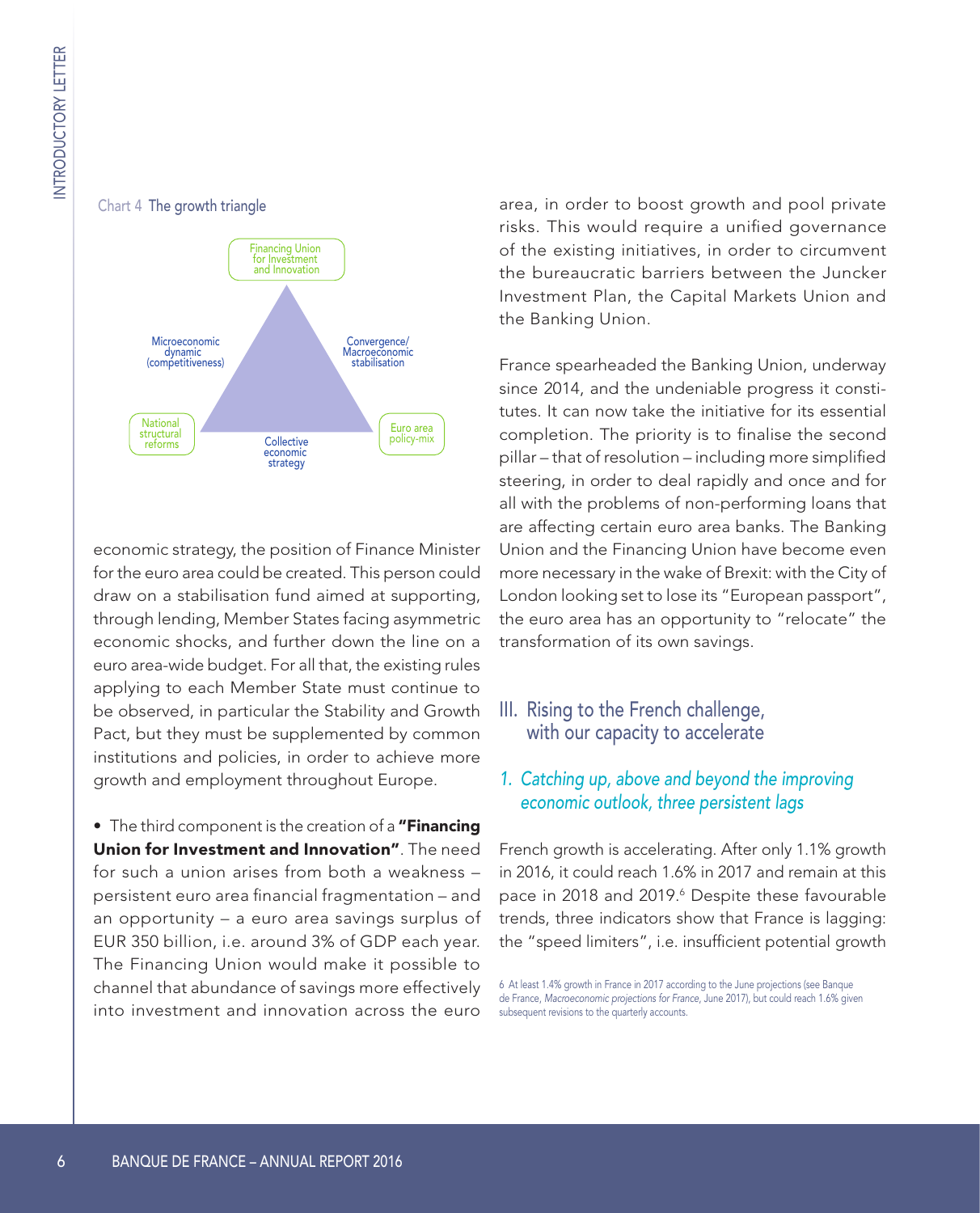and excessive levels of structural unemployment; a lack of competitiveness reflected in our external accounts; and, consequently, the persistent growth differential between France and the euro area average.

1.1 Fifteen years ago, **potential growth** still amounted to 2% per year. Following the crisis, it declined to 1% per year and actual growth has appeared over recent years to be limited by this level, however modest it may be (see Chart 5). The low potential growth of the French economy is primarily due to the slowdown in corporate productive investment and lower productivity growth. At the same time, the **structural unemployment rate**<sup>7</sup> is currently estimated at more than 9%. This level is clearly unsustainable as it is more than double the full employment rate of unemployment. The actual unemployment rate is even higher, at 9.6% in the first quarter of 2017, although it started to decline as of 2015.

1.2 The slump in our external accounts in 2016 and early 2017, following an improvement in 2015,



is a second indicator of France's lag. France is the only major country in the euro area to have a current account deficit in 2016 (EUR 19 billion or 0.9% of GDP). Our cost-competitiveness, as measured by unit labour costs, has improved since 2006 against Germany – without, however, fully catching up – because of faster wage growth in Germany and the positive impact of the Tax Credit for Competitiveness and Employment (CICE); our cost-competitiveness against the euro area excluding Germany has worsened. However, competitiveness excluding wage costs is no doubt playing a more active role, which requires better professional qualifications and the opening up of certain service markets.

1.3 Consequently, despite the progress made, France is now experiencing a negative growth differential vis-à-vis the euro area average. French growth, which equalled or outpaced growth in the euro area for long periods, has fallen behind since 2014 (see Chart 6a) and could remain so by almost half a point in 2017. This differential is entirely due to the negative contribution of foreign trade. As a result, during the 2014-2016 period, France, and to an even greater extent, Italy, showed a net lag (see Chart 6b). This is even more significant when compared with countries such as Germany, the Netherlands or Spain, which have already implemented the necessary reforms. They are now reaping the benefits in terms of growth and employment. And they have achieved this while respecting the European social model that we share and to which the great majority of our fellow citizens are rightly attached.

Sources: Banque de France and Insee. 7 Or Nairu (non-accelerating inflation rate of unemployment).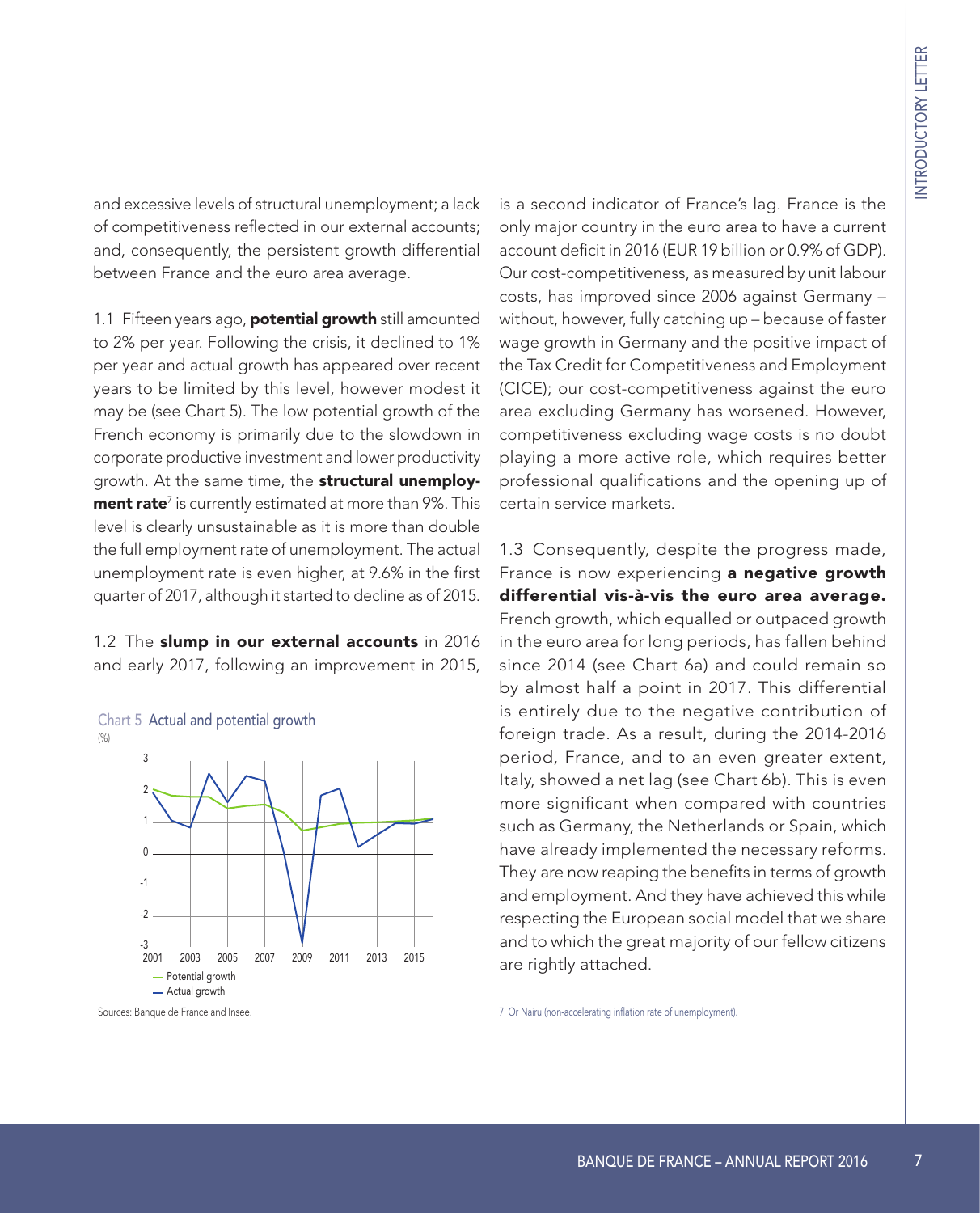

Chart 6a Growth in France and in the euro area

Source: Eurostat. Note: Euro area with a constant composition, excluding Ireland.

# The acceleration of our economic growth should therefore aim to catch up these lags:

– a France that uses its favourable demographics to achieve and if possible exceed the average growth rate of the euro area, i.e. up to half a point of additional growth per year;

– a halving of the employment overhang compared with Germany, i.e. returning to the low it had briefly reached before the crisis of 2008-2009, i.e. of around 7%.

To this end, our country must regain its global competitiveness, including in terms of human skills, better quality investments, public services, and the functioning of its product and labour markets. And to achieve this, we must be more confident in our own capacity to transform, like in the reform programmes that have been so successful for our neighbours.



Note: Euro area, excluding Ireland.

# *2. Daring to make necessary and possible reforms*

The successes of our European neighbours converge on four key areas of the economy, referred to as the "4 Es" in French: *entreprises* (business), employment, education and the *État* (government).8 France's time has come, if we dare to go far enough both on public finances and the stringency of the reforms.

# 2.1 Finally bringing our public spending under control again, for our competitiveness and our sovereignty

With regard to **public finances**, complying with the 3% deficit ceiling is crucial, if only to ensure France's credibility in Europe. The Cour des Comptes recently confirmed

8 Banque de France (2016), *Introductory letter to the Annual Report of the Banque de France*, May.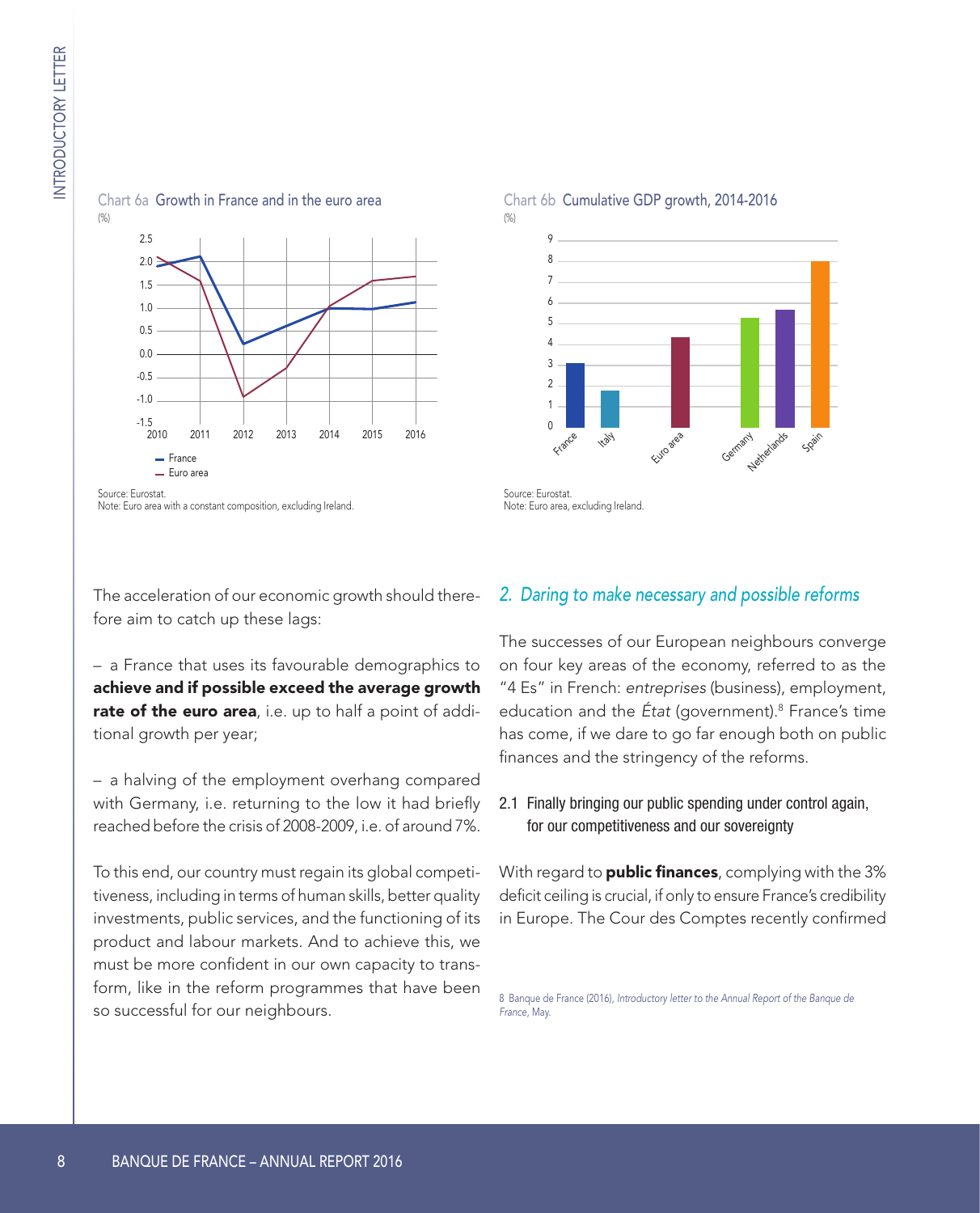that the deficit for 2017 before the implementation of recovery measures would stand at around 3.2% of GDP.9 Despite the reduction in the deficit in 2015 and then in 2016, growth in primary public spending (excluding the debt service cost) has regrettably accelerated: up 1.2% in real terms in 2016, after a 1.1% increase in 2015 and 0.8% in 2014. And yet, it is this overall public spending threshold that we must absolutely respect, for two reasons:

 $-$  in the short term, to be able to meet the objectives of the 3% deficit ceiling in 2017 and reducing the deficit thereafter. The "spontaneous" path<sup>10</sup> will actually keep us at a level equal to or above 3% until 2019. Increasing social security contributions is not the answer; but certain tax cuts, if they are not financed, should be deferred;

 $-$  in the longer term, to bring France (with public spending at 56% of GDP in 2016) closer to its euro area neighbours (an average of 46% of GDP in the euro area excluding France),<sup>11</sup> which have similar public services and social protection. The gap has not stopped widening (see Chart 7a). The goal of 52% set for 2022 is an intermediate step that is particularly urgent. At the very least, it requires the determined implementation of the announced EUR 60 billion in savings over five years, without including mechanical savings on debt service costs stemming from lower average interest rates.

If France cannot reverse in the years to come the long deterioration of its public finances, it will expose itself to a double negative shock: a **competitiveness shock,** as it is penalised by national overheads that are far more onerous than that of our European neighbours; and a





Sources: Insee, Eurostat.



#### Chart 7b Change in ratio of public debt to GDP (%)

Sources: Banque de France for France; European Commission for Germany and the euro area

9 Cour des Comptes (2017), *Report on the position and outlook of public finances* (*Rapport sur la situation et les perspectives des finances publiques*), June.

10 Banque de France (2017), *Macroeconomic projections France*, June.

11 Aouriri (M.) and Tournoux (H.) (2017), "The difference in public spending in France and Germany", Banque de France, *Rue de la Banque*, to be published in July.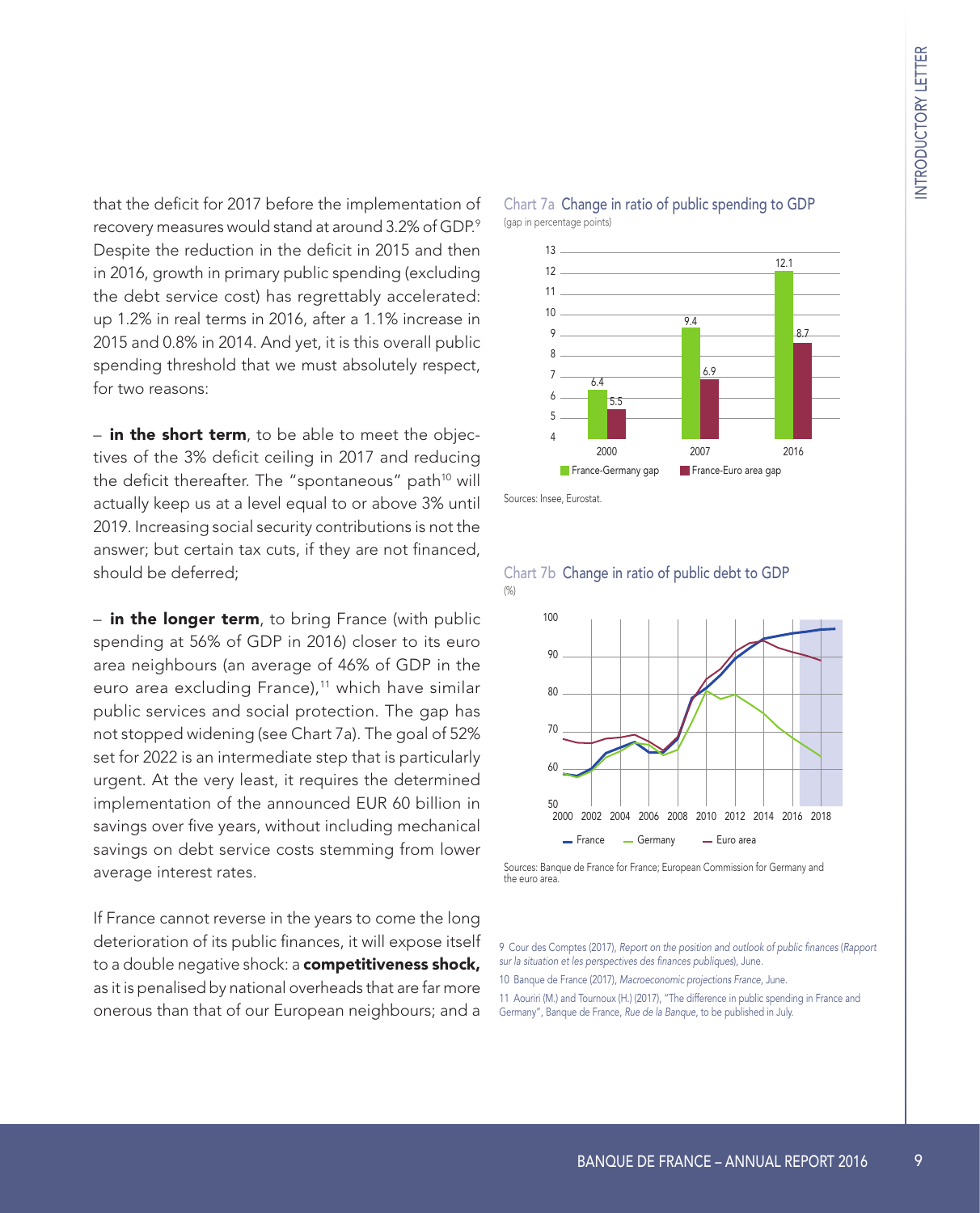sovereign debt shock, by not regaining control over its public debt before interest rates increase sharply (see Chart 7b).

It is never easy to achieve savings; but if we are determined it is surely possible. Reforming the State requires the predictability of goals and means over several years, clear priority choices and increased responsibility of managers. This would also help to make administrative functioning more intelligible and therefore effective. France still stands out in that it has five different administrative levels, with local government spending that amounts to around 12% of GDP.

# 2.2 Pursuing an overall, and therefore, equitable, transformation objective

10<br>
10 Between Society and the stock, by not regaining c<br>
10 sovereign debt shock, by not regaining is true<br>
10 the mind of this urely possible. Reforming the Street<br>
11 the predictability of goals and meansed responses t A stronger France would be a France with more human talent and fewer inefficient regulations. The priority accorded to education is therefore essential to giving each citizen the best opportunities to succeed. In the short term, the ineffectiveness in particular of the **vocational training** system has been pointed out in numerous reports and analyses. Vocational training needs to become a driving force of social and professional mobility aimed more at the long-term unemployed and individuals with poor basic qualifications. Educational services should lead to better qualifications and be provided by strictly vetted and certified training professionals. This type of reform programme for vocational training, which mobilises between EUR 30 billion and EUR 35 billion each year through a hugely complex system, will be long and difficult to implement but is essential. Developing apprenticeships for young people should be an even greater priority: in comparison with Germany,

France has less than half the number of apprentices (584,000 in 2016, including vocational contracts, versus 1,300,000 in Germany) while its youth unemployment rate is three times higher.

\*\*

Furthermore, France is known for its plethora of regulations that reduce competition, discourage entrepreneurs and weigh on productive investment. These factors all contribute greatly to long-term unemployment and necessitate a massive, organised simplification shock. To be achieved in a balanced way, these measures need to be implemented at the same time as product and labour market reforms.

With regard to the labour market, a legislation that focuses on company level agreements would better reconcile economic efficiency and worker protection. A uniform legislation for all businesses is conversely poorly adapted to many of them, as well as being excessively complex and therefore obscure. There is also a problem of formalising sector level agreements and thus hampering the growth of the most productive companies. In addition, simplifying employee representative bodies by extending the Rebsamen Law of 17 August 2015 would help to encourage collective bargaining. The industrial tribunal process is long, and arbitration, the first stage of the process, is largely ineffective and rife with legal uncertainty. The legal safeguards in the event of dismissal should be increased and combined with a more mandatory scale of compensation ceilings for damages for dismissal without real and proper cause.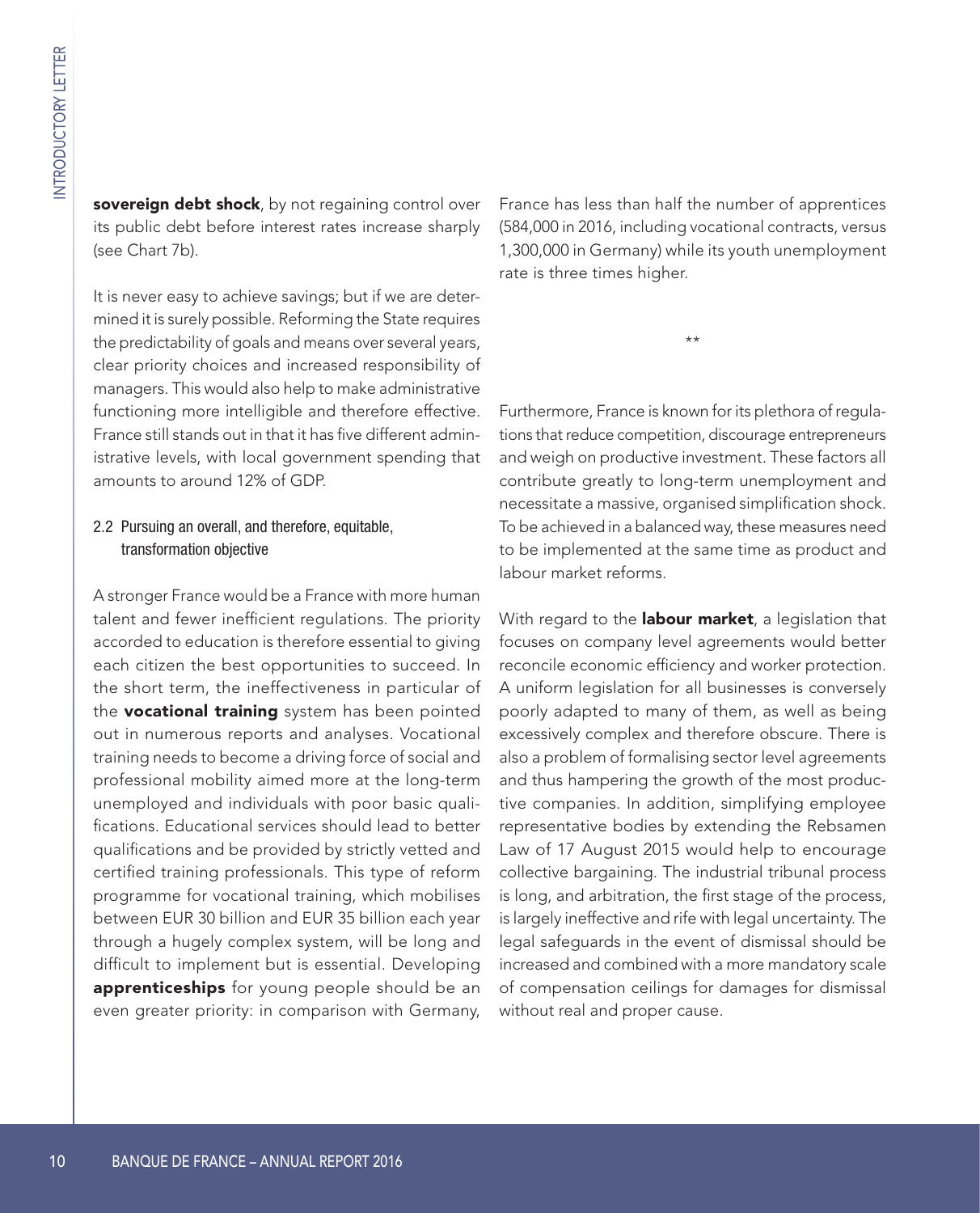Economists<sup>12</sup> often consider that labour market reforms should be accompanied and even preceded by **product** market reforms. The economic rents of certain producers – which penalise consumers and increase inequalities – are indeed generated by anti-competitive regulations on the product markets. Reforms can quickly have quite significant positive effects, as witnessed in recent years in France by numerous job creations directly linked to the development of chauffeur-driven transport services, or the drop in prices for telephone communications. Certain reform programmes could for example target rail transport, or healthcare and the medical professions. With regard to **housing policy**, public spending in France is higher than in other European countries at close to 2% of GDP. And yet, certain personal housing benefit measures seem above all to have an inflationary effect on rents and prices and thus push up economic rents on real estate.

### *3 Ensuring the smooth financing of our economy, with the contribution of the Banque de France*

The Banque de France is committed on all these different fronts to serving the French Republic as an independent but open institution. Its duties are three-fold.

• Ensuring a trusted currency. Thanks to the expertise of its staff, the Banque de France actively contributes to the monetary policy of the euro area, participating in decision-making as well as its implementation. The Eurosystem operates like a genuine European federal structure, with an effective core – the ECB – but powerful national antennae.

• Guaranteeing the smooth financing of our economy and financial stability. To this end, the Banque de France, with the *Autorité de contrôle prudentiel et de résolution*  (ACPR – the French Prudential Supervisory and Resolution Authority), ensures the soundness of banks, insurance companies and payment systems. Our financial system is now one of the most robust in Europe and of the G7 – French banks have more than doubled their capital ratios since 2008 (an increase of EUR 164 billion) – and the quality of our supervision has contributed to this. Lending to the economy is abundant, to the point that the levels of lending currently warrant vigilance: up 5.6% year-on-year in April 2017, it increased twice as fast as the euro area average and significantly faster than the growth in nominal GDP. The private debt of households and companies in France has now overtaken that of the euro area in terms of percentage of GDP (see Chart 8). We must ensure, as the High Council for Financial Stability<sup>13</sup> has recently highlighted, that no new bubbles develop in the housing market or in corporate acquisitions.







12 See notably Blanchard (O.) and Giavazzi (F.) (2003), "Macroeconomic effects of regulation and deregulation in goods and labor markets", *Quarterly Journal of Economics*, No. 118, pp. 879-907. 13 HCFS, press release of 26 June 2017.